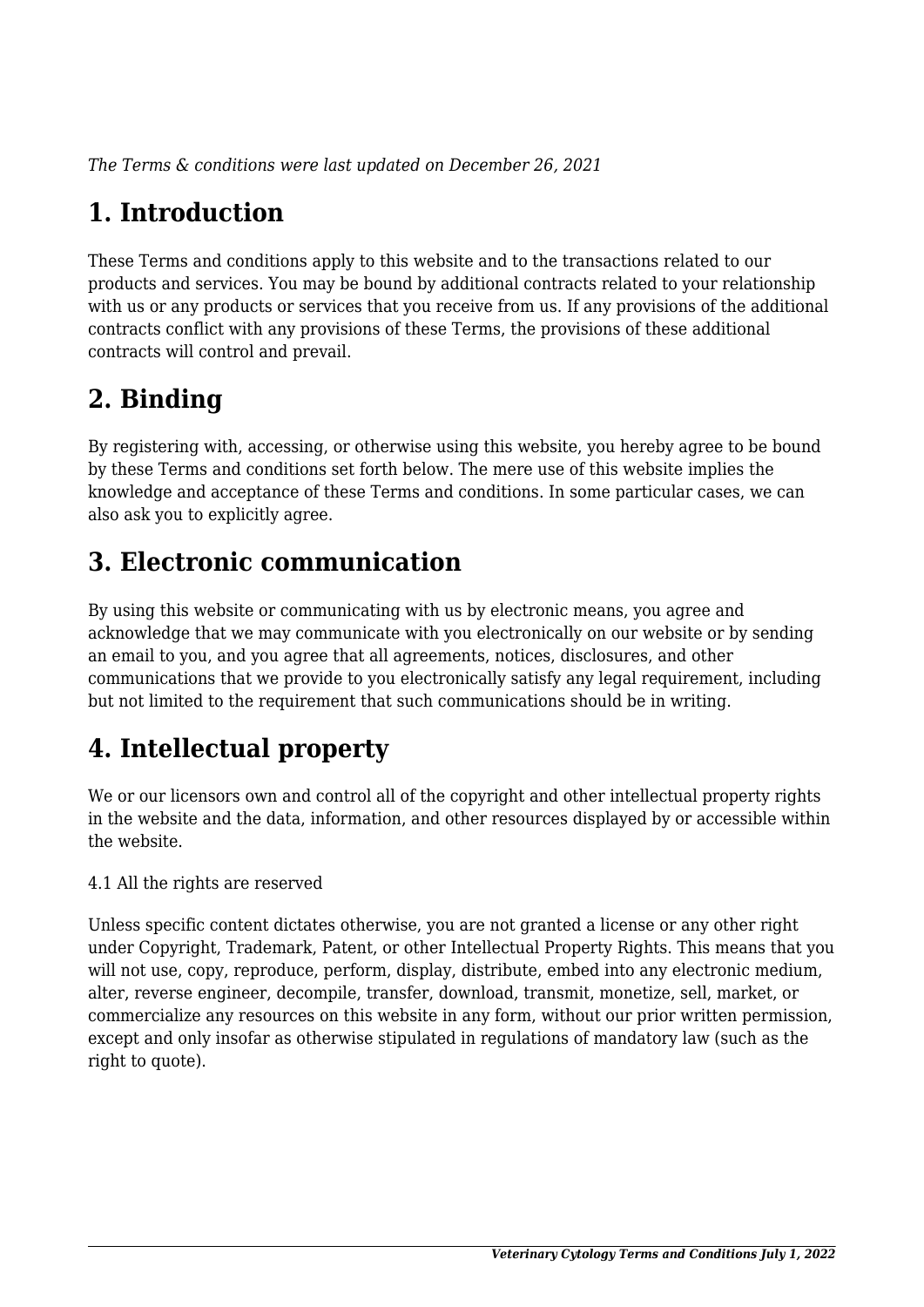# **5. Newsletter**

Notwithstanding the foregoing, you may forward our newsletter in the electronic form to others who may be interested in visiting our website.

# **6. Third-party property**

Our website may include hyperlinks or other references to other party's websites. We do not monitor or review the content of other party's websites which are linked to from this website. Products or services offered by other websites shall be subject to the applicable Terms and Conditions of those third parties. Opinions expressed or material appearing on those websites are not necessarily shared or endorsed by us.

We will not be responsible for any privacy practices or content of these sites. You bear all risks associated with the use of these websites and any related third-party services. We will not accept any responsibility for any loss or damage in whatever manner, however caused, resulting from your disclosure to third parties of personal information.

#### **7. Responsible use**

By visiting our website, you agree to use it only for the purposes intended and as permitted by these Terms, any additional contracts with us, and applicable laws, regulations, and generally accepted online practices and industry guidelines. You must not use our website or services to use, publish or distribute any material which consists of (or is linked to) malicious computer software; use data collected from our website for any direct marketing activity, or conduct any systematic or automated data collection activities on or in relation to our website.

Engaging in any activity that causes, or may cause, damage to the website or that interferes with the performance, availability, or accessibility of the website is strictly prohibited.

# **8. Idea submission**

Do not submit any ideas, inventions, works of authorship, or other information that can be considered your own intellectual property that you would like to present to us unless we have first signed an agreement regarding the intellectual property or a non-disclosure agreement. If you disclose it to us absent such written agreement, you grant to us a worldwide, irrevocable, non-exclusive, royalty-free license to use, reproduce, store, adapt, publish, translate and distribute your content in any existing or future media.

# **9. Termination of use**

We may, in our sole discretion, at any time modify or discontinue access to, temporarily or permanently, the website or any Service thereon. You agree that we will not be liable to you or any third party for any such modification, suspension or discontinuance of your access to, or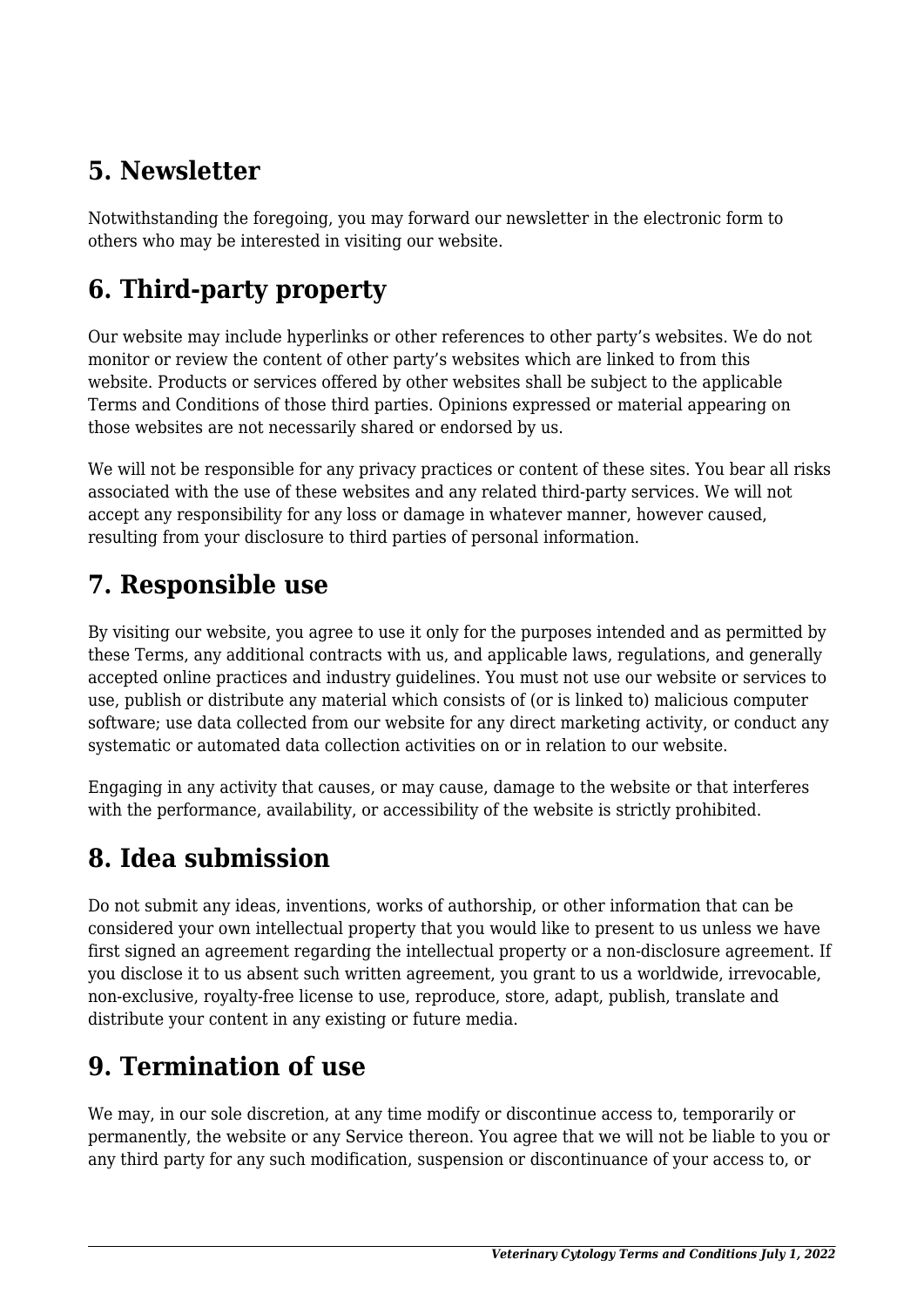use of, the website or any content that you may have shared on the website. You will not be entitled to any compensation or other payment, even if certain features, settings, and/or any Content you have contributed or have come to rely on, are permanently lost. You must not circumvent or bypass, or attempt to circumvent or bypass, any access restriction measures on our website.

### **10. Warranties and liability**

Nothing in this section will limit or exclude any warranty implied by law that it would be unlawful to limit or to exclude. This website and all content on the website are provided on an "as is" and "as available" basis and may include inaccuracies or typographical errors. We expressly disclaim all warranties of any kind, whether express or implied, as to the availability, accuracy, or completeness of the Content. We make no warranty that:

- this website or our content will meet your requirements;
- this website will be available on an uninterrupted, timely, secure, or error-free basis.

Nothing on this website constitutes or is meant to constitute, legal, financial or medical advice of any kind. If you require advice you should consult an appropriate professional.

The following provisions of this section will apply to the maximum extent permitted by applicable law and will not limit or exclude our liability in respect of any matter which it would be unlawful or illegal for us to limit or to exclude our liability. In no event will we be liable for any direct or indirect damages (including any damages for loss of profits or revenue, loss or corruption of data, software or database, or loss of or harm to property or data) incurred by you or any third party, arising from your access to, or use of, our website.

Except to the extent any additional contract expressly states otherwise, our maximum liability to you for all damages arising out of or related to the website or any products and services marketed or sold through the website, regardless of the form of legal action that imposes liability (whether in contract, equity, negligence, intended conduct, tort or otherwise) will be limited to the total price that you paid to us to purchase such products or services or use the website. Such limit will apply in the aggregate to all of your claims, actions and causes of action of every kind and nature.

#### **11. Privacy**

To access our website and/or services, you may be required to provide certain information about yourself as part of the registration process. You agree that any information you provide will always be accurate, correct, and up to date.

We have developed a policy to address any privacy concerns you may have. For more information, please see our **Privacy Statement** and our **[Cookie Policy](#page--1-0)**.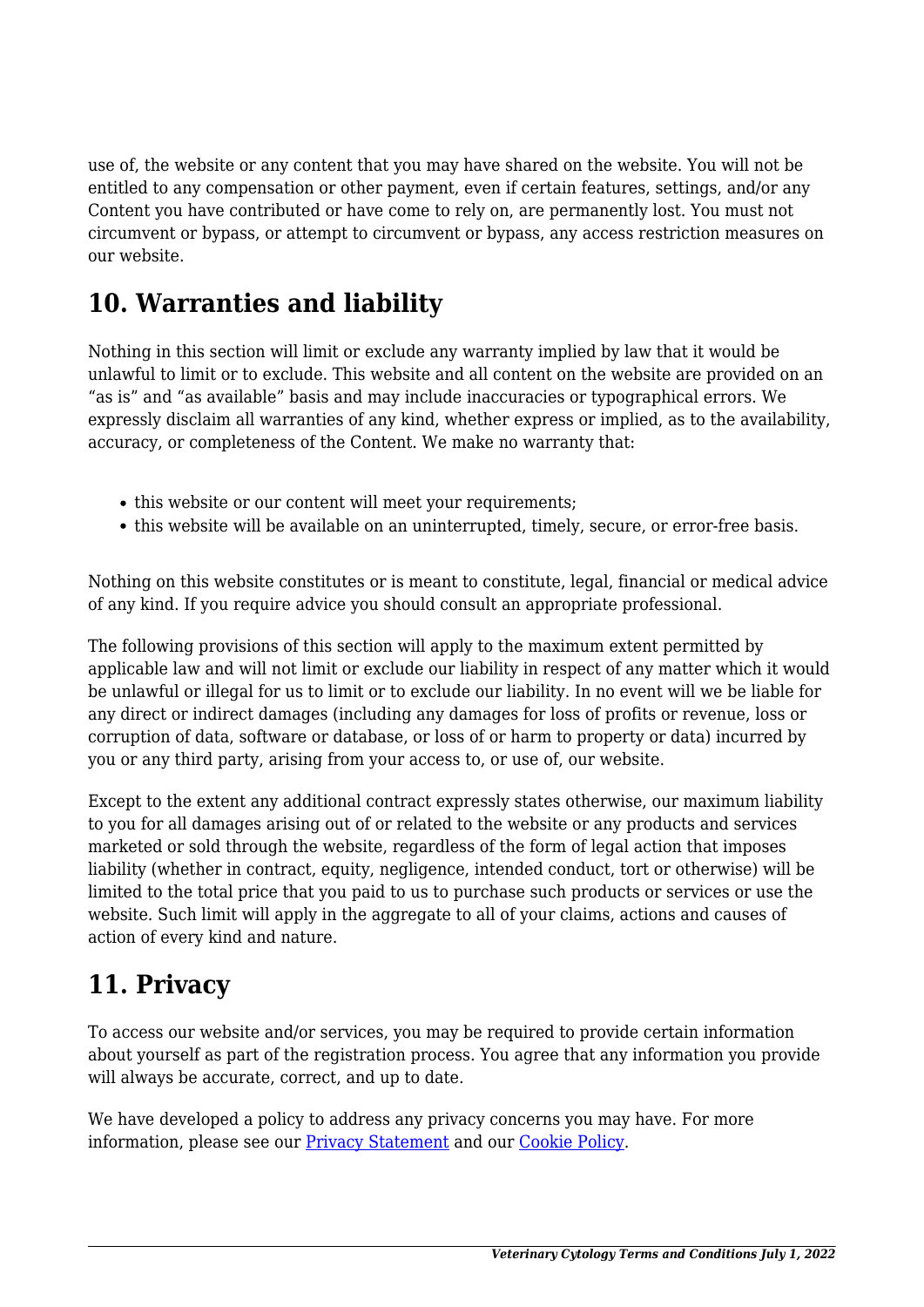# **12. Export restrictions / Legal compliance**

Access to the website from territories or countries where the Content or purchase of the products or Services sold on the website is illegal is prohibited. You may not use this website in violation of export laws and regulations of United Kingdom.

### **13. Affiliate marketing**

Through this Website we may engage in affiliate marketing whereby we receive a percentage of or a commission on the sale of services or products on or through this website. We may also accept sponsorships or other forms of advertising compensation from businesses. This disclosure is intended to comply with legal requirements on marketing and advertising which may apply, such as the US Federal Trade Commission Rules.

### **14. Assignment**

You may not assign, transfer or sub-contract any of your rights and/or obligations under these Terms and conditions, in whole or in part, to any third party without our prior written consent. Any purported assignment in violation of this Section will be null and void.

#### **15. Breaches of these Terms and conditions**

Without prejudice to our other rights under these Terms and Conditions, if you breach these Terms and Conditions in any way, we may take such action as we deem appropriate to deal with the breach, including temporarily or permanently suspending your access to the website, contacting your internet service provider to request that they block your access to the website, and/or commence legal action against you.

# **16. Indemnification**

You agree to indemnify, defend and hold us harmless, from and against any and all claims, liabilities, damages, losses and expenses, relating to your violation of these Terms and conditions, and applicable laws, including intellectual property rights and privacy rights. You will promptly reimburse us for our damages, losses, costs and expenses relating to or arising out of such claims.

#### **17. Waiver**

Failure to enforce any of the provisions set out in these Terms and Conditions and any Agreement, or failure to exercise any option to terminate, shall not be construed as waiver of such provisions and shall not affect the validity of these Terms and Conditions or of any Agreement or any part thereof, or the right thereafter to enforce each and every provision.